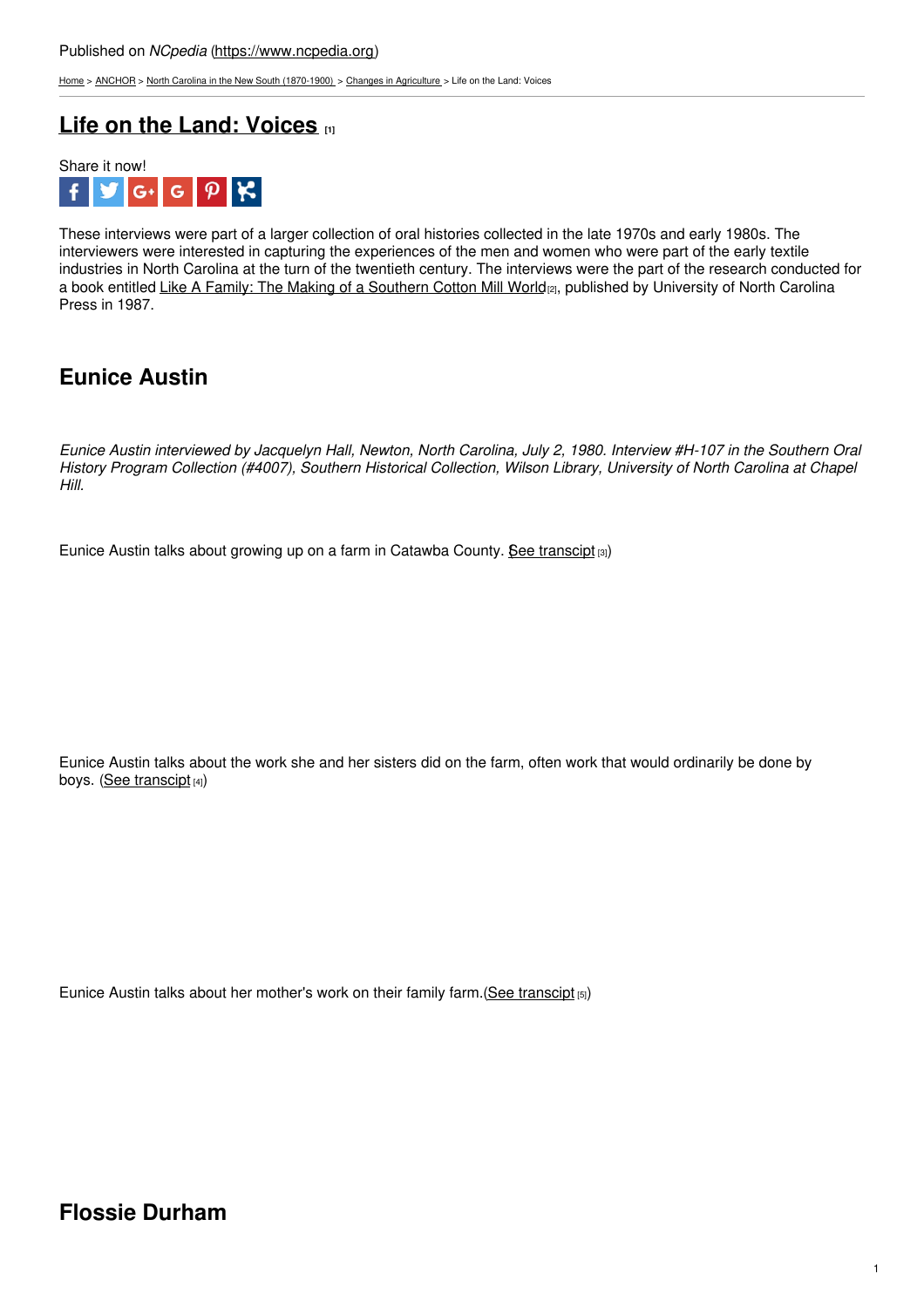*Flossie Moore Durham interviewed by Mary Frederickson and Brent Glass, Bynum, North Carolina, September 2, 1976.* Interview # H-66 in the Southern Oral History Program Collection (#4007), Southern Historical Collection, Wilson Library, *University of North Carolina at Chapel Hill.*

Flossie Durham, born in 1883, describes her family's move from the farm to Bynum, NC (See [transcipt](https://www.ncpedia.org/media/audio/flossie-durham-moving) [6])

Flossie Durham talks about the crops her family planted on the farm. (See [transcipt](https://www.ncpedia.org/media/audio/flossie-durham-crops)  $[7]$ )

Flossie Durham explains how family friends helped her mother make the decision to move to Bynum after her father's death. (See [transcipt](https://www.ncpedia.org/media/audio/flossie-durham-family) [8])

Flossie Durham describes moving into the mill house in Bynum. (See [transcipt](https://www.ncpedia.org/media/audio/flossie-durham-mill) [9])

Flossie Durham talks about her work on the farm as a child and about her brothers' work.(See [transcipt](https://www.ncpedia.org/media/audio/flossie-durham-farm) [10])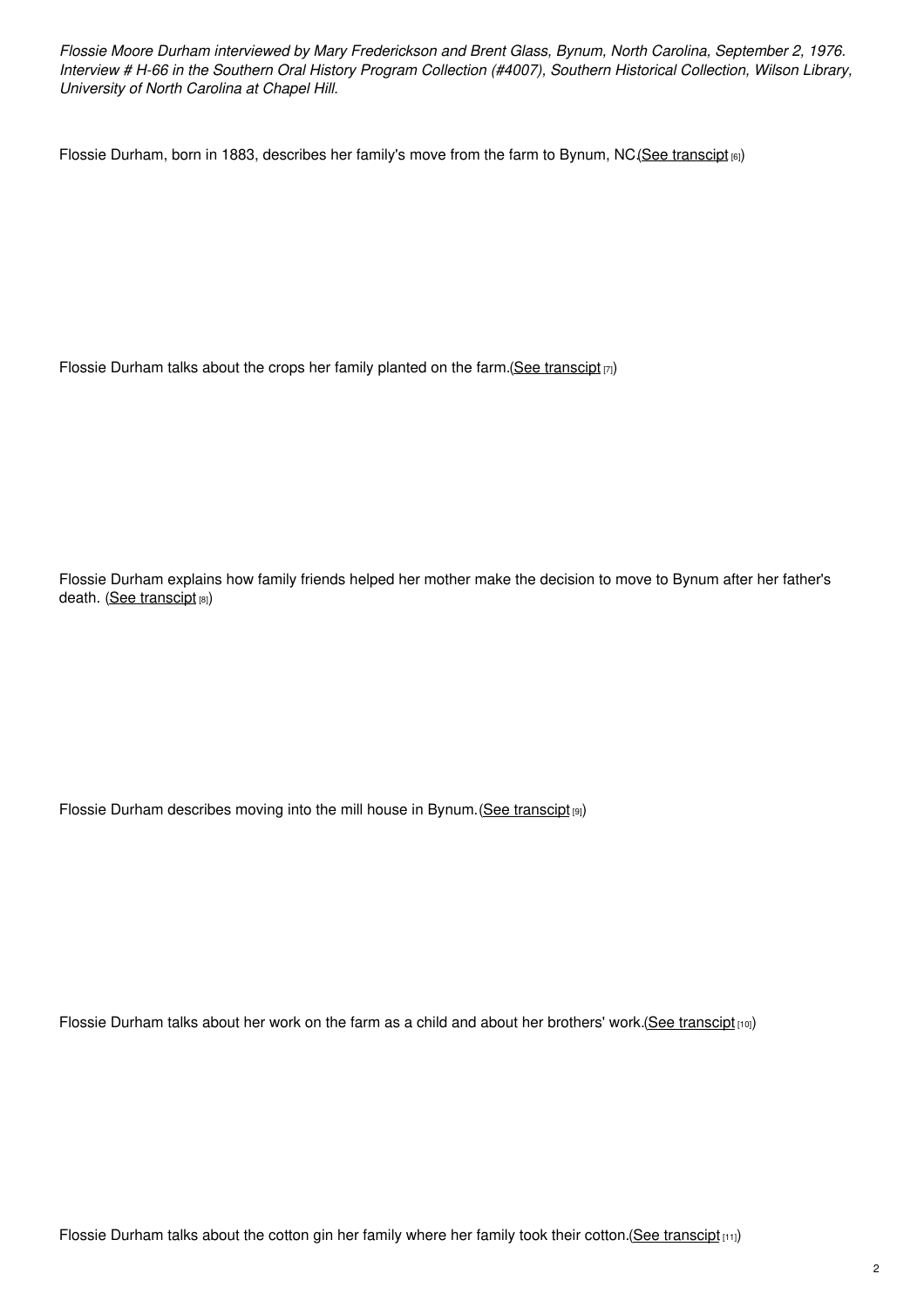Flossie Durham describes helping her mother at home on the farm and describes her mother's work.(See [transcipt](https://www.ncpedia.org/media/audio/flossie-durham-mother) [12])

# **George Dyer**

George and Tessie Dyer interviewed by LuAnn Jones, Charlotte, North Carolina, March 5, 1980. Interview # H-161 in the *Southern Oral History Program Collection (#4007), Southern Historical Collection, Wilson Library, University of North Carolina at Chapel Hill.*

George Dyer describes his parents' financial situation when they got married and started farming. (See [transcipt](https://www.ncpedia.org/media/audio/george-dyer) [13])

George Dyer talks about his parents' decision to leave their farm. (See [transcipt](https://www.ncpedia.org/media/audio/george-dyer-farm) [14])

George Dyer talks about the farm where he grew up. (See [transcipt](https://www.ncpedia.org/media/audio/george-dyer-farm-life) [15])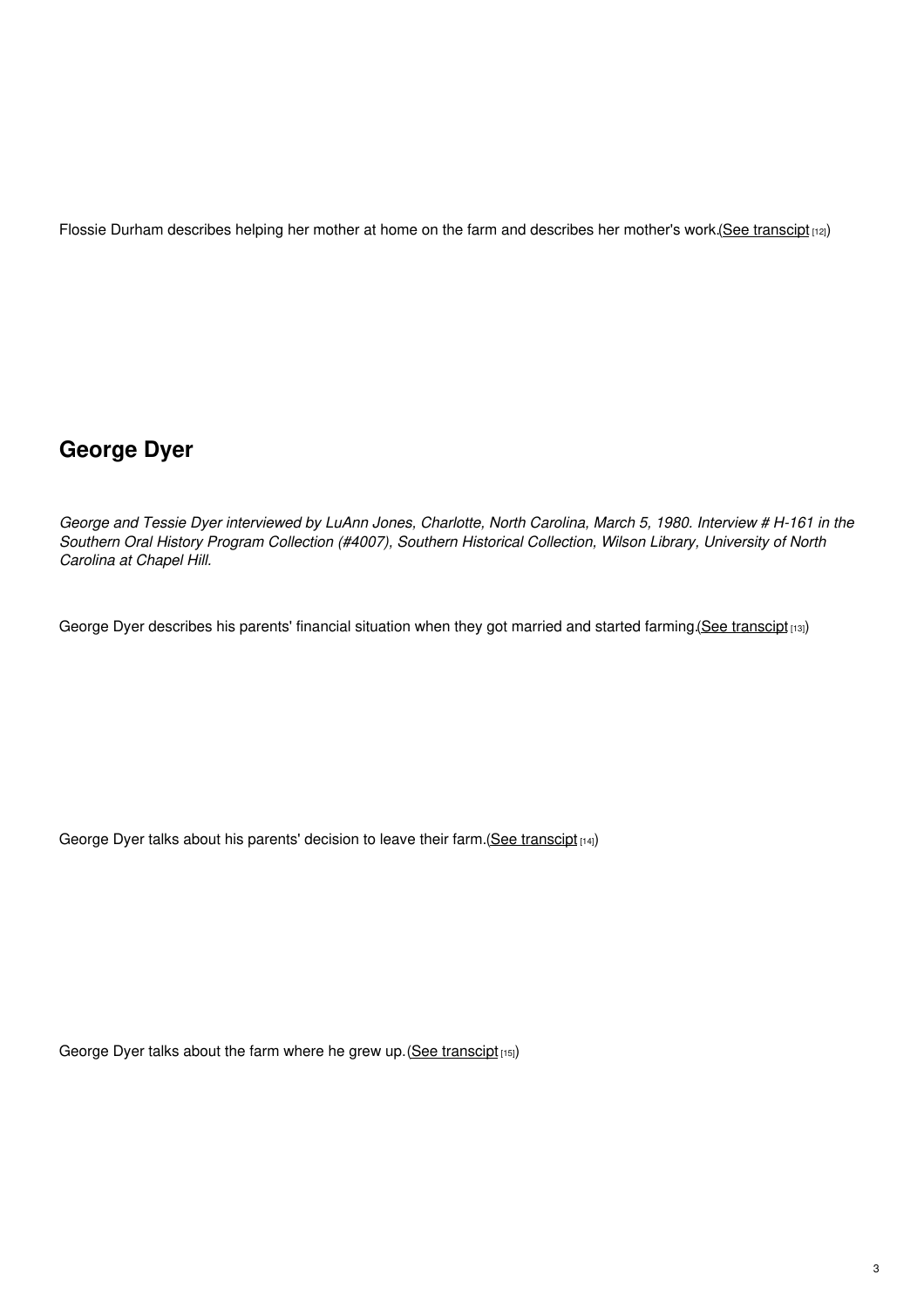## **Gladys Hollar**

Glenn E. and Gladys Hollar interviewed by Jacquelyn Hall, Conover, North Carolina, February 26 and 28, 1980. Interview *# H-124 in the Southern Oral History Program Collection (#4007), Southern Historical Collection, Wilson Library, University of North Carolina at Chapel Hill.*

Gladys Hollar discusses her grandparents and farm life. (See [transcipt](https://www.ncpedia.org/media/audio/gladys-hollar-farm-life) [16])

Gladys Hollar discusses the work that her mother and the children did on the family farm. (See [transcipt](https://www.ncpedia.org/media/audio/gladys-hollar-farm-work) [17])

Gladys Hollar talks about the impact of her father's death on the family and their farm. (See [transcipt](https://www.ncpedia.org/media/audio/gladys-hollar-fathers) [18])

Gladys Hollar describes her mothers worries about the family's survival. (See [transcipt](https://www.ncpedia.org/media/audio/gladys-hollar-mother) [19])

#### **Source Citation:**

"Life on the Land: Interviews." Like a Family, The Making of a Southern Cotton Mill World. Accessed July 10, 2019h [20]<https://www.ibiblio.org/sohp/laf/landinterviews.html> [21].

**User Tags:** [families](https://www.ncpedia.org/category/user-tags/families) [22] [farming](https://www.ncpedia.org/category/user-tags/farming) [23]